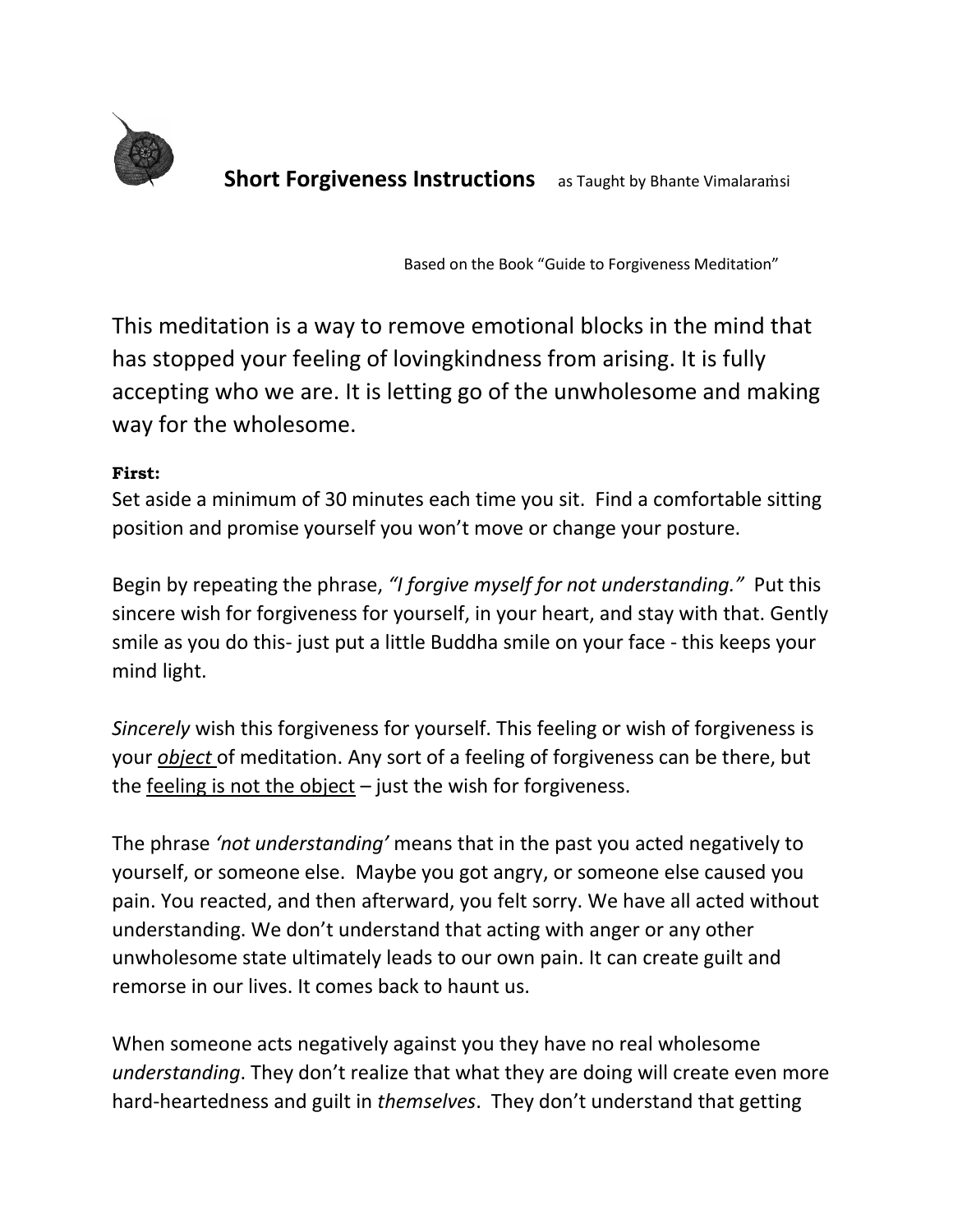angry at someone or making them feel bad does not lead to *their* own happiness. So we need to also forgive them for not understanding*.*

It is essential that the phrase sinks in  $-$  that you give it time to work, and not change it before it has had a chance to allow a memory to come up of something you did or something someone else did. If you have given the phrase a chance to work for a while and nothing comes up, you could try another one like, "*I forgive myself for causing myself and others pain*." You are removing any trapped negativity, bit by bit, with this practice. Please do not use phrases that put yourself down - negative phrases don't work. Don't use something like, 'I forgive myself for being stupid.'

# **Second:**

Now, when any hard feeling or painful experience comes up in your mind, the first thing you do is to forgive that, then relax and soften into that painful feeling allow it to be there, without reacting, smile again, and return to forgiving yourself. For example, you could have a thought like "I don't deserve to be happy" or "I don't like myself because..." If a thought like that arises you immediately forgive yourself and let go of that negativity. Just FORGIVE and RELAX in two steps.

Do this with everything that pulls you away from forgiving yourself.

1.FORGIVE 2.RELAX

Be sincere and keep your forgiveness going - let it act on anything negative that arises. Forgive any stories and hard feelings that come up. Forgive anything that arises that tries to stop your intention to forgive.

Your objective is to keep forgiveness going until you feel like there is nothing more to forgive.

As you continue forgiving yourself, memories of various people and situations will come up which need your forgiveness. There may be a lot of energy involved with some situations. Your objective now is to shift your focus to spending more time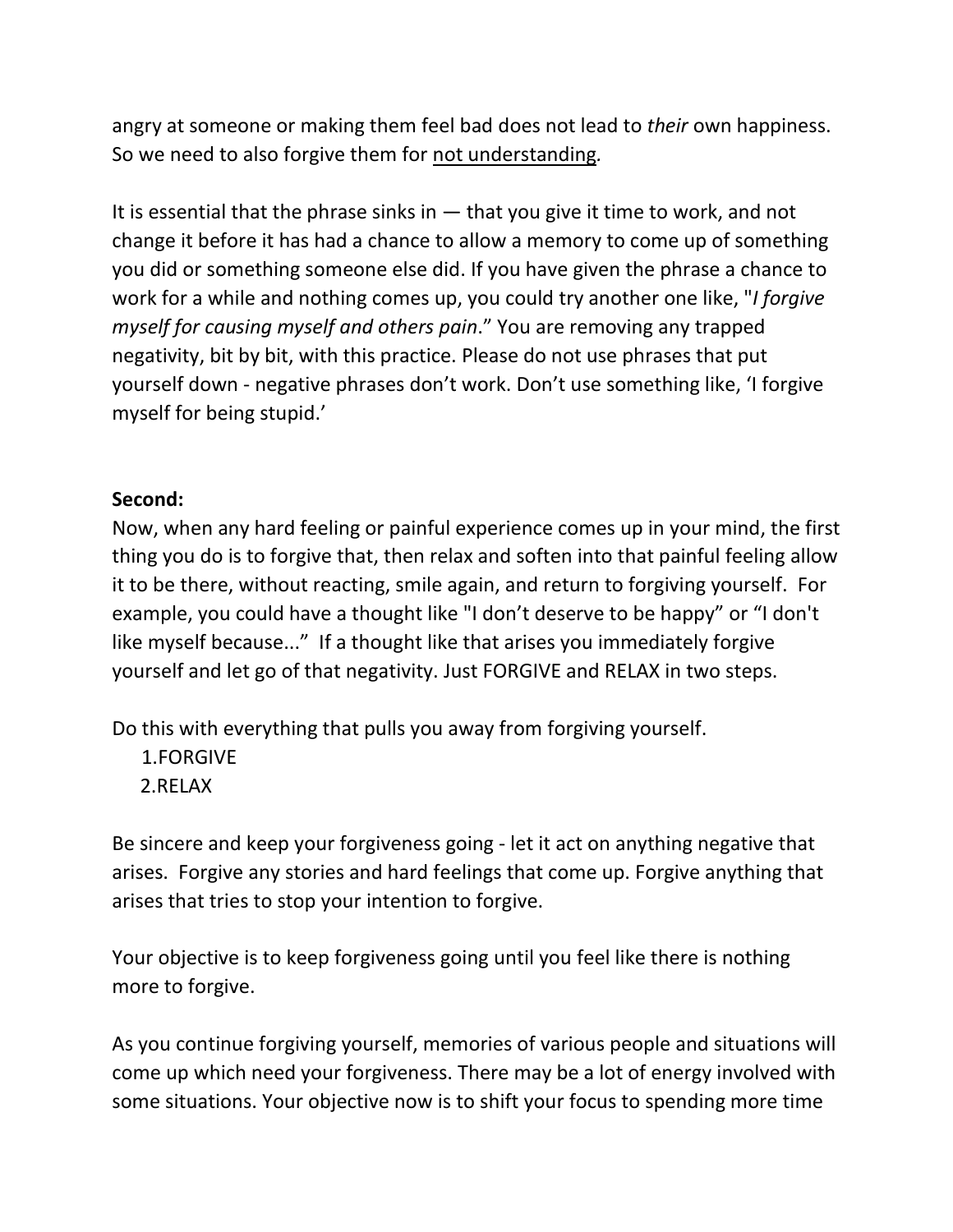to forgive those situations - and not immediately go back to yourself. You repeat the same phrase you used for yourself directly to them: "I forgive you for not understanding." As you do this, do not get involved in any story about what happened. In your mind just look them in the eye and forgive them. Stay with them for a while and let the wish for forgiveness take hold. If you get distracted from the process, you know what to do. Forgive the distraction. Even if it is thinking about 'what's for lunch', forgive that as it is distracting you! Any kind of thought that is distracting you, forgive it and come back to work with this person some more.

Keep working with the same phrases on yourself until there is some relief — only then can you change your phrases and begin again with new phrases. Your phrases might be about forgiving yourself or for holding grudges, or for holding negative thoughts about someone. Keep your thoughts aimed at positive change and forgive any judgments.

While forgiving, you might have a thought that comes up like, "I am not going to forgive this person because they are just plain *mean*...they don't deserve forgiveness." Forgive that feeling, and then, keep on going. Soften and release those thoughts. Relax and re-smile as you return to forgiving. Ask yourself, "Do I want to change?" If so, then sincerely give up your attachment to feeling unwholesome thoughts about yourself and others. Change is good. Just do it!

Remember, having a sad feeling is OK, and if tears come just let them come. Tears take the pressure off your heart and mind. It is a good thing. So, do not be tough on yourself. Just let those tears flow. Get some tissues or a towel and let them come. Your objective is to keep your forgiveness going and completely forgive yourself and others. Then, any attachment to those memories will just fade away.

### **Third:**

It is not unusual in this meditation for the person you are working with to smile back at you and to forgive you as well. This is the positive result of letting go of the tension and tightness in the situation. Some wonderful relief can arise when this naturally happens, and that might mean that you are done with that person. But be careful that you don't ask them to forgive you. Your job is to provide the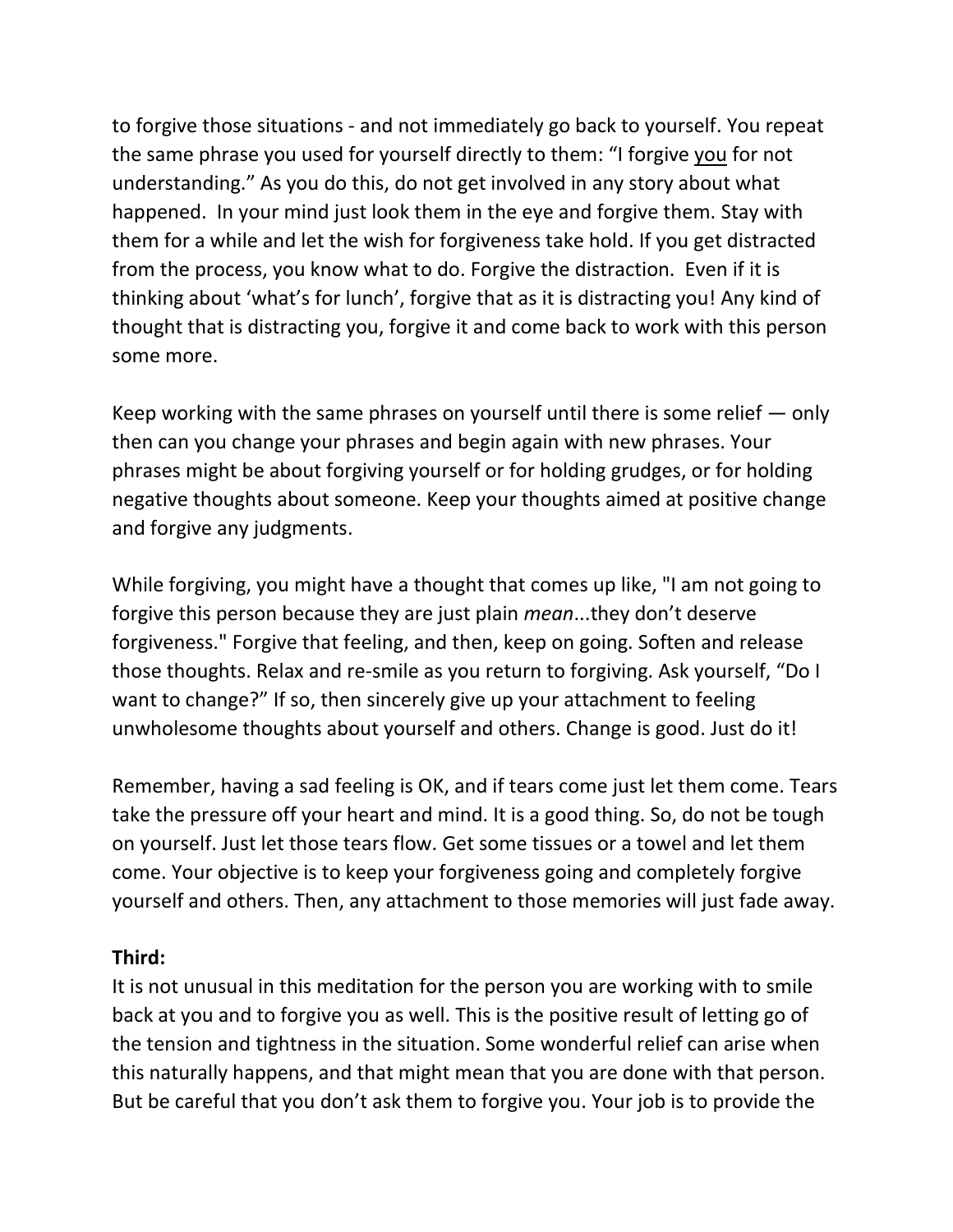right conditions for you to *receive and accept* forgiveness from *them* too — and… this *can* happen.

If that person comes back again later in another session, that's ok. You treat them the same way again. But this time the forgiveness will go faster. Gradually, they won't even come up anymore. Now that person is gone. So, you go back to quietly forgiving yourself, once again, until someone else comes up, and you forgive them in the same way. If you aren't sure of when to let go of forgiving someone, just go ahead and let them go. They will always come back if they need to. Don't worry…, they will only disappear when you are finished with them.

# **Going for a walk**

When your sitting ends you can do some walking meditation, and, in your mind, as you walk, keep on gently saying, "I forgive you, you forgive me!" "I forgive you, you forgive me! — this keeps drumming into your brain that you really do want to stop holding onto past painful memories and forgive them. You want to let go of all these memories. Forgive anything or anyone that comes up during that time.

You can time the phrases, "I forgive you, you forgive me" to each step as you walk. With each step repeat the next word and continue over and over like a mantra. This is different than other TWIM practices as we are actively encouraging our mind to come up with more things to forgive.

In your sitting, when a phrase goes dry, it's done. You choose a different phrase and then start again. In the beginning, it might take a little while for your brain to trust that you really do want to do this. There can be periods of resistance where nothing comes up  $-$  be patient and continue. Forgive yourself for not having anything come up!

When you are not sitting or walking, you can still commit to forgiving whatever is going on in your life. Bring forgiveness into your workplace; take it into your home. Practice it with your friends. Make it a habit of forgiving and softening